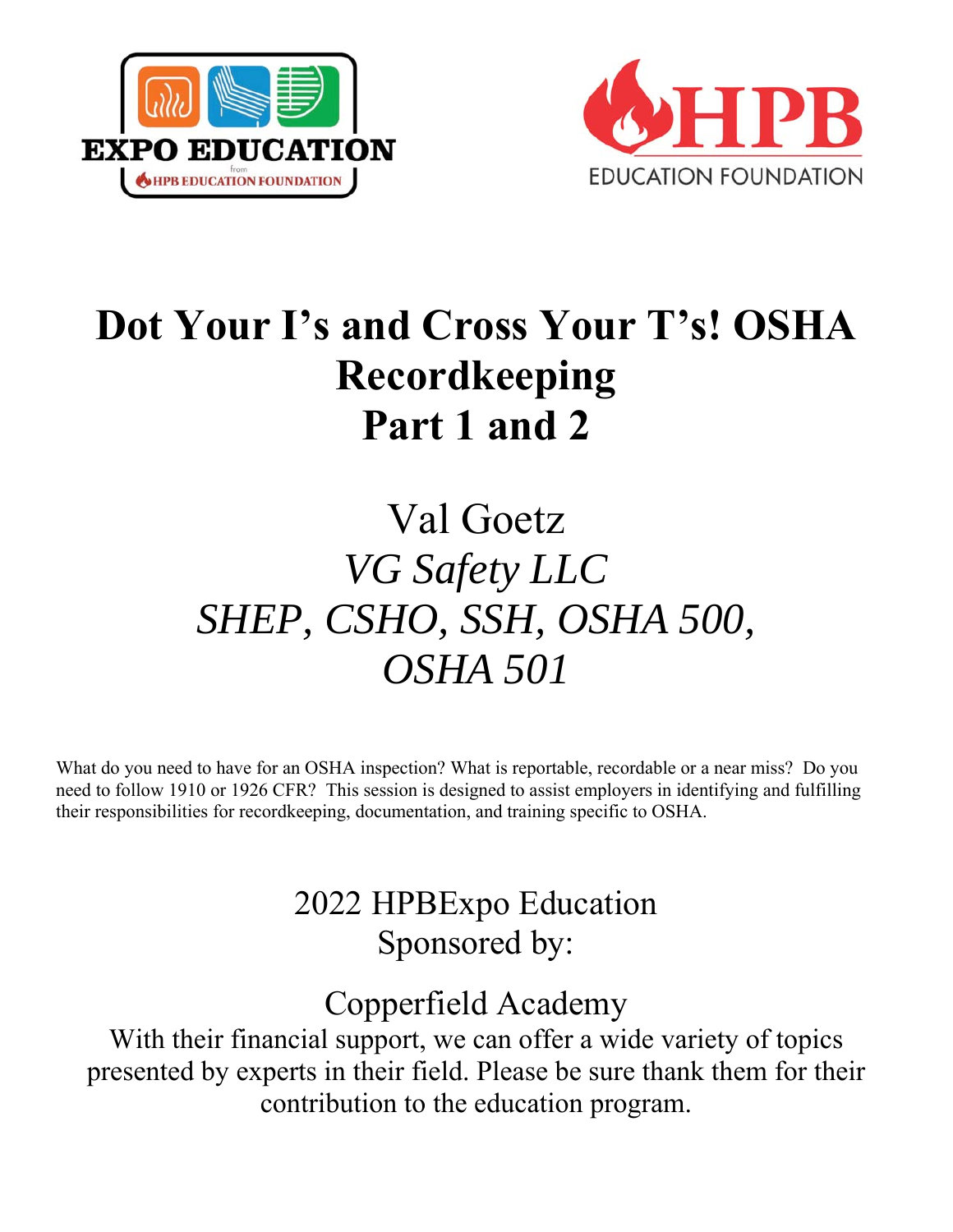# OSHA INSPECTION DOCUMENTS

- OSHA recordkeeping forms 300, 301, 300A. OSHA can ask for the current year and five past years. The OSHA recording page can help you fill out the forms and download them. They will look to see if similar accidents have happened in the past. Any of the entries that you have on the OSHA log to see if they have been fixed or still pose a hazard. State worker comp form it is equal to the OSHA 301 form.
- Safety and health program/manual They may not look at the whole program so try to narrow out which parts they are interested in and give him those sections.
- Training records including certifications for online or in classroom course work, toolbox talks, etc.
- Discipline program This is the determine whether these issues that caused the accident could be a potential misconduct issue by the employee.
- Safety audits or any site inspections for tools, equipment or PPE. OSHA will want to see that you are checking to make sure employees are following the safety rules.
- Disciplinary records for employees OSHA will want to see if there are issues with discipline where the employee might be violating a company rule.
- List of the employees if inspection is related to an incident OSHA will want to contact them about the injury or incident and what kind of training and audits they have had in the last few years. If possible, have these interviews at the company premise and make the employees available. These would be private interviews and the employer is not allowed as a manager to be in these interviews.
- Manuals for equipment/tools if an incident occurred causing the injury OSHA looks at the manual and the safety precautions as if they were law.
- Job hazard analysis to identify hazards and the steps to protect a worker during the operation - It is not required by OSHA law but many companies have one already done.
- Video of the incident OSHA has a right to see all photographic and video evidence related to the incident.
- Maintenance, inspection or service work logs/orders for equipment Even if it is not related to an incident, OSHA would like to see what kind of repairs or requests for work has been outstanding.
- Any copies of your investigation which is not usually going to be complete when you get this document request by OSHA. Some companies have a Superintendent incident investigation form or other equivalent documents that must be completed within the 1st 24 hours. OSHA would want to see what you came up with about the incident.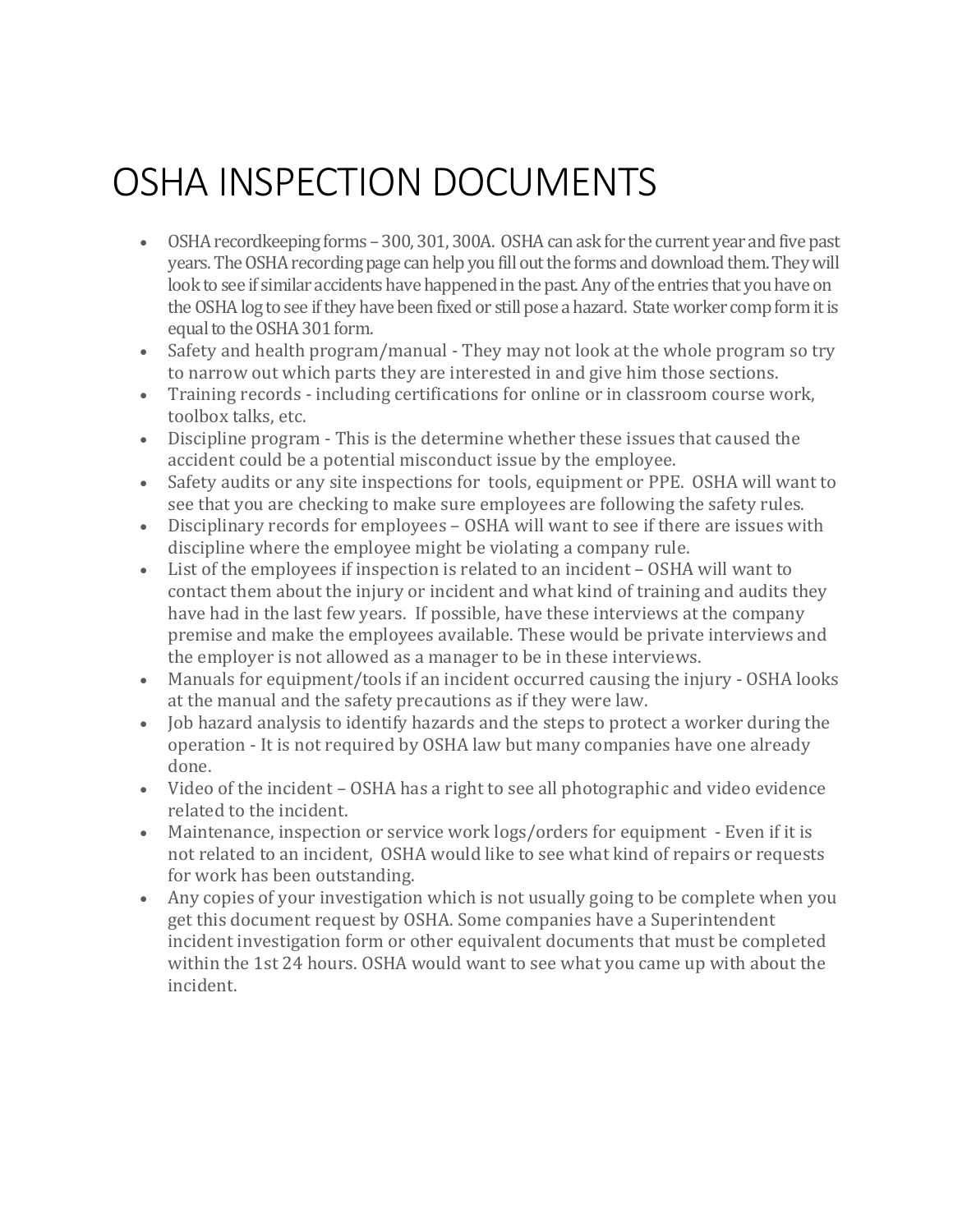### **NEAR MISS FORM**

| Details of the near miss        | Date: | Time: |
|---------------------------------|-------|-------|
| Short description of near miss: |       |       |
|                                 |       |       |
|                                 |       |       |
|                                 |       |       |
| Area where near miss occurred:  |       |       |

| Details of the near miss investigation     |                        |
|--------------------------------------------|------------------------|
| Name of person involved (if relevant):     |                        |
| Name of person who reported the near miss: | Date of report:        |
| Name of person completing this form:       |                        |
| Telephone number:                          | Date report completed: |

| <b>Witness details</b> |                         |         |
|------------------------|-------------------------|---------|
| Name/s<br>number       | Job title (if relevant) | Contact |
|                        |                         |         |
|                        |                         |         |
|                        |                         |         |

| Immediate causes / Contributing Causes that may have been a factor to the near miss                                                                  |  |  |  |  |
|------------------------------------------------------------------------------------------------------------------------------------------------------|--|--|--|--|
| What preventative action could have been taken?<br>Why was this action not taken?                                                                    |  |  |  |  |
| How much experience did the employee have in the<br>task/s that was being performed when the near miss<br>occurred? What training has been provided? |  |  |  |  |
| What is the chance of it occurring again?                                                                                                            |  |  |  |  |

<u> 1980 - Johann Stoff, deutscher Stoffen und der Stoffen und der Stoffen und der Stoffen und der Stoffen und de</u>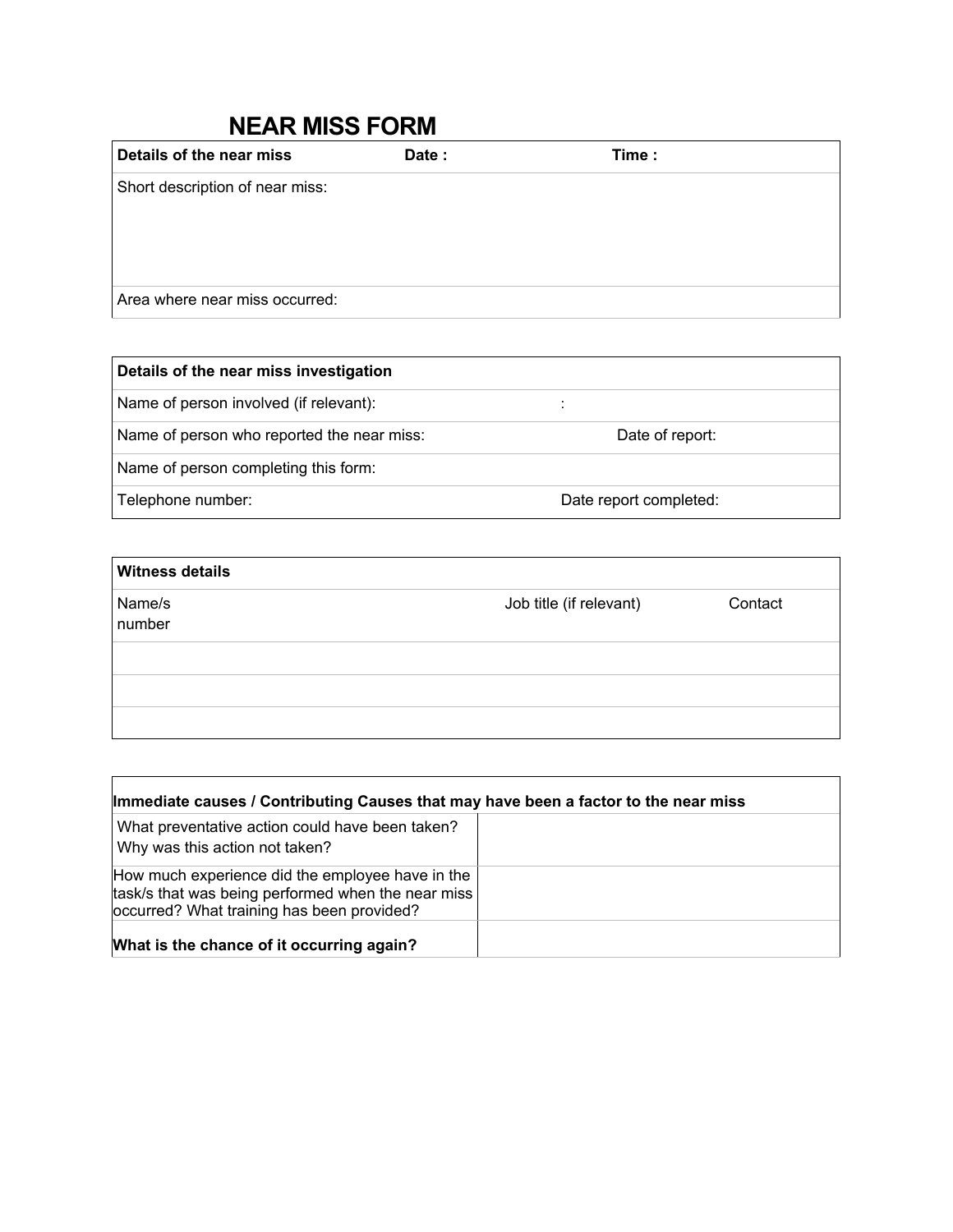## **OSHA's Form 300 (Rev. 01/2004) Log of Work-Related Injuries and Illnesses**

You must record information about every work-related injury or illness that involves loss of consciousness, restricted work activity or job transfer, days away from work, or medical treatment beyond first aid. You must also record significant work-related injuries and illnesses that are diagnosed by a physician or licensed health care professional. You must also record work-related injuries and illnesses that meet any of the specific recording criteria listed in 29 CFR 1904.8 through 1904.12. Feel free to use two lines for a single case if you need to. You must complete an injury and illness incident report (OSHA Form 301) or equivalent form for each injury or illness recorded on this form. If you're not sure whether a case is recordable, call your local OSHA office for help.

| Describe the case<br>Identify the person |                                                                                                                                                                                                                                                                                           |  |                                                                                      | Classify the case                                                                                                                                                                                                                                      |                                                                                         |                                                               |                                                             |                                |                                                 |                                |                                                |               |                  |                          |           |                  |                      |
|------------------------------------------|-------------------------------------------------------------------------------------------------------------------------------------------------------------------------------------------------------------------------------------------------------------------------------------------|--|--------------------------------------------------------------------------------------|--------------------------------------------------------------------------------------------------------------------------------------------------------------------------------------------------------------------------------------------------------|-----------------------------------------------------------------------------------------|---------------------------------------------------------------|-------------------------------------------------------------|--------------------------------|-------------------------------------------------|--------------------------------|------------------------------------------------|---------------|------------------|--------------------------|-----------|------------------|----------------------|
| (A)<br>Case<br>No.                       | (B)<br>(C)<br>(E)<br>(F)<br>(D)<br><b>Employee's Name</b><br>Job Title (e.g.,<br>Date of<br>Describe injury or illness, parts of body affected,<br>Where the event occurred (e.g.<br>Welder)<br>and object/substance that directly injured or made<br>injury or<br>oading dock north end) |  | CHECK ONLY ONE box for each case based on<br>the most serious outcome for that case: |                                                                                                                                                                                                                                                        |                                                                                         | Enter the number of<br>days the injured or ill<br>worker was: | Check the "injury" column or choose one type of<br>illness: |                                |                                                 |                                |                                                |               |                  |                          |           |                  |                      |
|                                          |                                                                                                                                                                                                                                                                                           |  | onset of<br>illness<br>(mo./day)                                                     |                                                                                                                                                                                                                                                        | person ill (e.g. Second degree burns on right<br>forearm from acetylene torch)<br>Death |                                                               | Days away<br>from work                                      | Job transfer<br>or restriction | Remained at work<br>Other record-<br>able cases | Away<br>From<br>Work<br>(days) | On job<br>transfer or<br>restriction<br>(days) | (M)<br>Injury | Skin Disorde     | Respiratory<br>Condition | Poisoning | Hearing Loss     | All other illnesses  |
|                                          |                                                                                                                                                                                                                                                                                           |  |                                                                                      |                                                                                                                                                                                                                                                        |                                                                                         | (G)                                                           | (H)                                                         | (1)                            | (J)                                             | (K)                            | (L)                                            | (1)           | (2)              | (3)                      | (4)       | (5)              | (6)                  |
|                                          |                                                                                                                                                                                                                                                                                           |  |                                                                                      |                                                                                                                                                                                                                                                        |                                                                                         |                                                               |                                                             |                                |                                                 |                                |                                                |               |                  |                          |           |                  |                      |
|                                          |                                                                                                                                                                                                                                                                                           |  |                                                                                      |                                                                                                                                                                                                                                                        |                                                                                         |                                                               |                                                             |                                |                                                 |                                |                                                |               |                  |                          |           |                  |                      |
|                                          |                                                                                                                                                                                                                                                                                           |  |                                                                                      |                                                                                                                                                                                                                                                        |                                                                                         |                                                               |                                                             |                                |                                                 |                                |                                                |               |                  |                          |           |                  |                      |
|                                          |                                                                                                                                                                                                                                                                                           |  |                                                                                      |                                                                                                                                                                                                                                                        |                                                                                         |                                                               |                                                             |                                |                                                 |                                |                                                |               |                  |                          |           |                  |                      |
|                                          |                                                                                                                                                                                                                                                                                           |  |                                                                                      |                                                                                                                                                                                                                                                        |                                                                                         |                                                               |                                                             |                                |                                                 |                                |                                                |               |                  |                          |           |                  |                      |
|                                          |                                                                                                                                                                                                                                                                                           |  |                                                                                      |                                                                                                                                                                                                                                                        |                                                                                         |                                                               |                                                             |                                |                                                 |                                |                                                |               |                  |                          |           |                  |                      |
|                                          |                                                                                                                                                                                                                                                                                           |  |                                                                                      |                                                                                                                                                                                                                                                        |                                                                                         |                                                               |                                                             |                                |                                                 |                                |                                                |               |                  |                          |           |                  |                      |
|                                          |                                                                                                                                                                                                                                                                                           |  |                                                                                      |                                                                                                                                                                                                                                                        |                                                                                         |                                                               |                                                             |                                |                                                 |                                |                                                |               |                  |                          |           |                  |                      |
|                                          |                                                                                                                                                                                                                                                                                           |  |                                                                                      |                                                                                                                                                                                                                                                        |                                                                                         |                                                               |                                                             |                                |                                                 |                                |                                                |               |                  |                          |           |                  |                      |
|                                          |                                                                                                                                                                                                                                                                                           |  |                                                                                      |                                                                                                                                                                                                                                                        |                                                                                         |                                                               |                                                             |                                |                                                 |                                |                                                |               |                  |                          |           |                  |                      |
|                                          |                                                                                                                                                                                                                                                                                           |  |                                                                                      |                                                                                                                                                                                                                                                        |                                                                                         |                                                               |                                                             |                                |                                                 |                                |                                                |               |                  |                          |           |                  |                      |
|                                          |                                                                                                                                                                                                                                                                                           |  |                                                                                      |                                                                                                                                                                                                                                                        |                                                                                         |                                                               |                                                             |                                |                                                 |                                |                                                |               |                  |                          |           |                  |                      |
|                                          |                                                                                                                                                                                                                                                                                           |  |                                                                                      |                                                                                                                                                                                                                                                        | Page totals                                                                             | $\boldsymbol{o}$                                              | 0                                                           | $\boldsymbol{o}$               | 0                                               | $\Omega$                       | 0                                              | 0             | $\boldsymbol{o}$ | $\Omega$                 | 0         | $\boldsymbol{o}$ | $\boldsymbol{o}$     |
|                                          | review the instruction, search and gather the data needed, and complete and review the collection of information.<br>Persons are not required to respond to the collection of information unless it displays a currently valid OMB control                                                |  |                                                                                      | Public reporting burden for this collection of information is estimated to average 14 minutes per response, including time to<br>number. If you have any comments about these estimates or any aspects of this data collection, contact: US Department | Be sure to transfer these totals to the Summary page (Form 300A) before you post it.    |                                                               |                                                             |                                |                                                 |                                |                                                | Injury        | Skin Disorder    | Respiratory<br>Condition | Poisoning | Hearing Loss     | other illnesses<br>₹ |

Persons are not required to respond to the collection of information unless it displays a currently valid OMB control number. If you have any comments about these estimates or any aspects of this data collection, contact: US Department of Labor, OSHA Office of Statistics, Room N-3644, 200 Constitution Ave, NW, Washington, DC 20210. Do not send the completed forms to this office.

**Attention:** This form contains information relating to employee health and must be used in a manner that protects the confidentiality of employees to the extent possible while the information is being used for occupational safety and health purposes. **U.S. Department of Labor**

Establishment name

City **State** 



Page 1 of 1 (1) (2) (3) (4) (5) (6)

Form approved OMB no. 1218-0176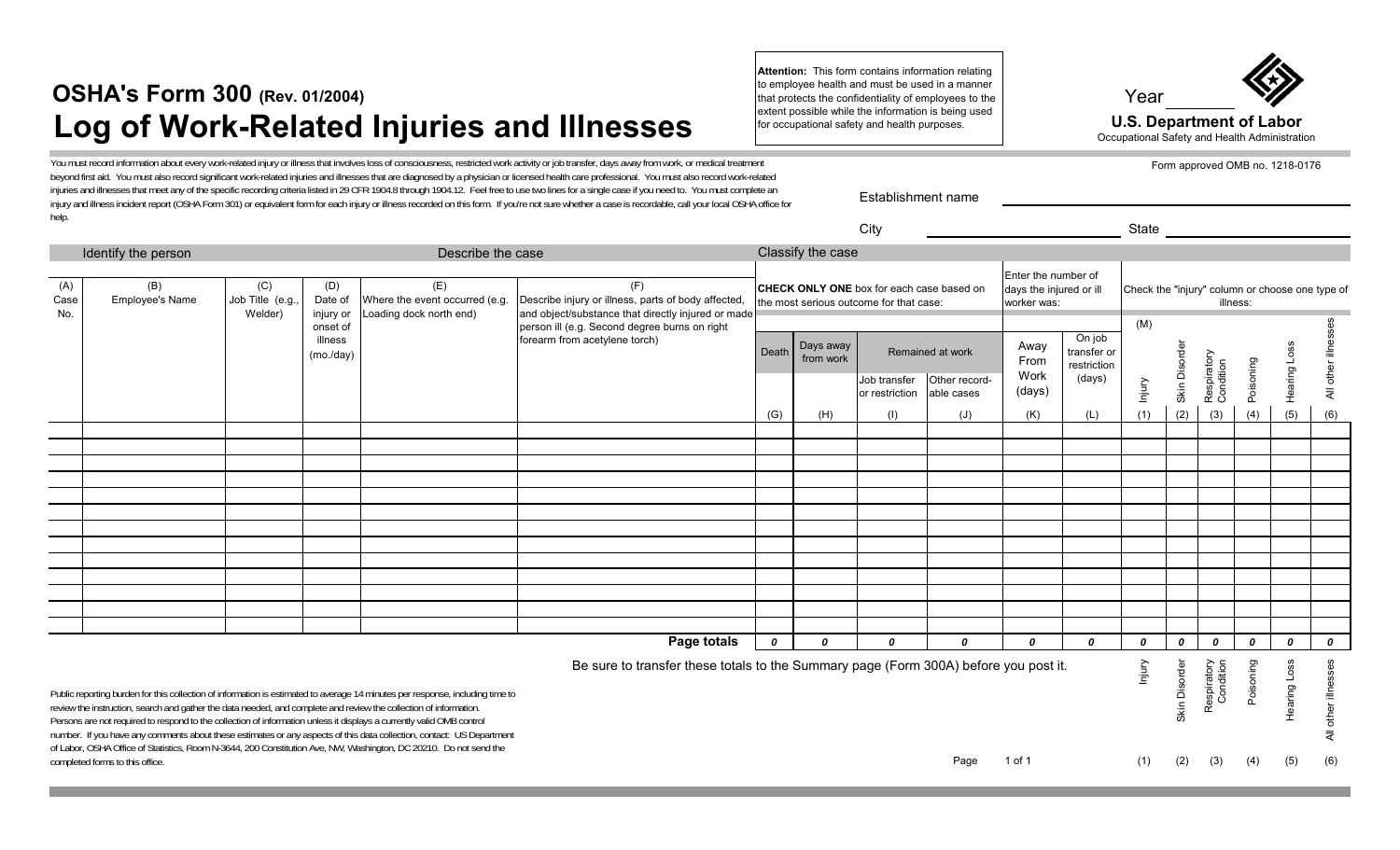### **OSHA's Form 300A (Rev. 01/2004)** Summary of Work-Related Injuries and Illnesses *Depertiment of Labor* **U.S. Department of Labor**

**U.S. Department of Labor**

Year

Form approved OMB no. 1218-0176

*All establishments covered by Part 1904 must complete this Summary page, even if no injuries or illnesses occurred during the year. Remember to review the Log to verify that the entries are complete* 

*Using the Log, count the individual entries you made for each category. Then write the totals below, making sure you've added the entries from every page of the log. If you had no cases write "0."*

*Employees former employees, and their representatives have the right to review the OSHA Form 300 in its entirety. They also have limited access to the OSHA Form 301 or its equivalent. See 29 CFR 1904.35, in OSHA's Recordkeeping rule, for further details on the access provisions for these forms.*

#### **Number of Cases**

| Total number of<br>deaths | Total number of<br>cases with days<br>away from work | Total number of cases<br>with job transfer or<br>restriction | Total number of<br>other recordable<br>cases |    |
|---------------------------|------------------------------------------------------|--------------------------------------------------------------|----------------------------------------------|----|
|                           |                                                      |                                                              |                                              |    |
| (G)                       | (H)                                                  |                                                              |                                              | OR |

#### **Number of Days**

| Total number of<br>days away from<br>work | Total number of days of<br>job transfer or restriction |
|-------------------------------------------|--------------------------------------------------------|
| (K)                                       | (L)                                                    |
| <b>Injury and Illness Types</b>           |                                                        |

#### **Injury and Illness Types**



#### **Post this Summary page from February 1 to April 30 of the year following the year covered by the form**

Public reporting burden for this collection of information is estimated to average 58 minutes per response, including time to review the instruction, search and gather the data needed, and complete and review the collection of information. Persons are not required to respond to the collection of information unless it displays a currently valid OMB control number. If you have any comments about these estimates or any aspects of this data collection, contact: US Department of Labor, OSHA Office of Statistics, Room N-3644, 200 Constitution Ave, NW, Washington, DC 20210. Do not send the completed forms to this office.

| <b>Establishment information</b>                                                                                                      |                                                                                                                      |
|---------------------------------------------------------------------------------------------------------------------------------------|----------------------------------------------------------------------------------------------------------------------|
| Your establishment name                                                                                                               | <u> 1990 - Jan Barat de Barat de la contrada de la contrada de la contrada de la contrada de la contrada de la c</u> |
| Street <u>example and the street</u> and the street street and the street and the street and the street street and the                |                                                                                                                      |
| City                                                                                                                                  | Zip                                                                                                                  |
| Industry description (e.g., Manufacture of motor truck trailers)                                                                      |                                                                                                                      |
| Standard Industrial Classification (SIC), if known (e.g., SIC 3715)                                                                   |                                                                                                                      |
| $\overline{\phantom{a}}$ and $\overline{\phantom{a}}$<br>OR North American Industrial Classification (NAICS), if known (e.g., 336212) |                                                                                                                      |
| _ ___ __ __ __ __<br><b>Employment information</b>                                                                                    |                                                                                                                      |
| Annual average number of employees                                                                                                    |                                                                                                                      |
| Total hours worked by all employees last<br>year                                                                                      |                                                                                                                      |
| Sign here                                                                                                                             |                                                                                                                      |
| Knowingly falsifying this document may result in a fine.                                                                              |                                                                                                                      |
| I certify that I have examined this document and that to the best of my knowledge the entries are true, accurate, and<br>complete.    |                                                                                                                      |
| Company executive                                                                                                                     | Title                                                                                                                |
| Phone                                                                                                                                 | Date                                                                                                                 |

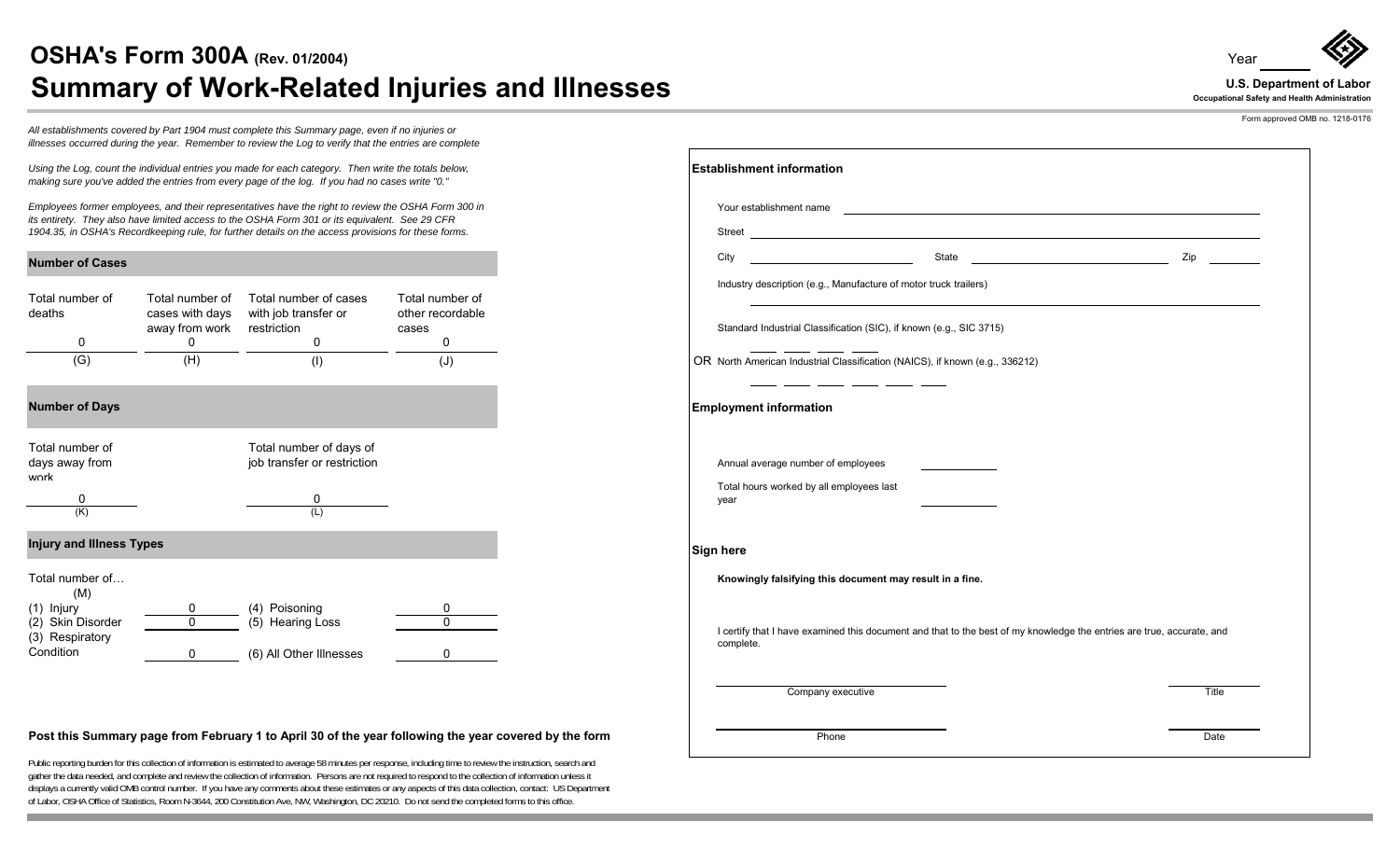### **OSHA's Form 301Injuries and Illnesses Incident Report** surface and the information is being used for the alth purposes.

**Attention:** This form contains information relating to employee health and must be used in a manner that protects the confidentiality of employees to the extent<br>possible while the information is being used for

**U.S. Department of Labor**

**Occupational Safety and Health Administration**

Form approved OMB no. 1218-0176

| This <i>Injury and Illness Incident Report</i> is one of the |
|--------------------------------------------------------------|
| first forms you must fill out when a recordable work-        |
| related injury or illness has occurred. Together             |
| with the Log of Work-Related injuries and Illnesses          |
| and the accompanying Summary, these forms help               |
| the employer and OSHA develop a picture of the               |
| extent and severity of work-related incidents.               |
|                                                              |

 Within 7 calendar days after you receive information that a recordable work-related injury illness has occurred, you must fill out this form an equivalent. Some state workers' compensation insurance, or other reports may be acceptable substitutes. To be considered an equivalent f any substitute must contain all the information asked for on this form.

According to Public Law 91-596 and 29 C 1904, OSHA's recordkeeping rule, you must k this form on file for 5 years following the year which it pertains

If you need additional copies of this form. may photocopy and use as many as you need

Date

Completed by

Phone

Title

|                        | Information about the employee                                                                                                               | Information about the case                                                                                                                                                                              |
|------------------------|----------------------------------------------------------------------------------------------------------------------------------------------|---------------------------------------------------------------------------------------------------------------------------------------------------------------------------------------------------------|
|                        | 1) Full Name<br><u> 1989 - Andrea Barbara, politikar politikar (h. 1989)</u>                                                                 | Case number from the Log<br>10)<br>(Transfer the case number from the Log after you record the case.)                                                                                                   |
| of the<br>work-        | 2) Street                                                                                                                                    | Date of injury or illness<br>11)                                                                                                                                                                        |
| эr                     | City<br><b>State</b> State<br>Zip and the state of the state of the state of the state of the state of the state of the state of the state o | Time employee began work<br>12)<br>AM/PM                                                                                                                                                                |
| esses<br>s help<br>the | 3) Date of birth<br><u> 1980 - Johann Barn, mars ann an t-Amhainn an t-Amhainn an t-Amhainn an t-Amhainn an t-Amhainn an t-Amhainn an</u>    | AM/PM Check if time cannot be determined<br>13) Time of event<br>*Please do not include any personally identifiable information (PII) pertaining to worker(s) involved in the incident (e.g., no names, |
|                        |                                                                                                                                              | phone numbers, or SSNs) in the following fields.                                                                                                                                                        |
| ıry or                 | 4) Date hired                                                                                                                                | *14) What was the employee doing just before the incident occurred? Describe the activity, as well<br>as the tools, equipment or material the employee was using. Be specific. Examples: "climbing a    |
| n or<br>ation,         | 5) Male<br>Female                                                                                                                            | ladder while carrying roofing materials"; "spraying chlorine from hand sprayer"; "daily computer key-<br>entry."                                                                                        |
| orm,<br><b>FR</b>      | Information about the physician or other health care<br>professional<br>6) Name of physician or other health care professional               | What happened? Tell us how the injury occurred. Examples: "When ladder slipped on wet floor,<br>*15)<br>worker fell 20 feet"; "Worker was sprayed with chlorine when gasket broke during replacement";  |
| eep<br>to              |                                                                                                                                              | "Worker developed soreness in wrist over time."                                                                                                                                                         |
| you                    | 7) If treatment was given away from the worksite, where was it given?                                                                        |                                                                                                                                                                                                         |
|                        | Facility                                                                                                                                     | What was the injury or illness? Tell us the part of the body that was affected and how it was<br>$*16$<br>affected. Examples: "strained back"; "chemical burn, hand"; "carpal tunnel syndrome."         |
|                        | <b>Street</b>                                                                                                                                |                                                                                                                                                                                                         |
|                        | City<br>Zip<br>State                                                                                                                         |                                                                                                                                                                                                         |
|                        | 8) Was employee treated in an emergency room?<br>Yes<br><b>No</b>                                                                            | *17) What object or substance directly harmed the employee? Examples: "concrete floor"; "chlorine";<br>"radial arm saw." If this question does not apply to the incident, leave it blank.               |
|                        | 9) Was employee hospitalized overnight as an in-patient?<br>Yes                                                                              |                                                                                                                                                                                                         |
|                        | No                                                                                                                                           | If the employee died, when did death occur? Date of death<br>18)                                                                                                                                        |

Public reporting burden for this collection of information is estimated to average 22 minutes per response, including time for reviewing instructions, searching existing data sources, gathering and maintaining the data nee not required to respond to the collection of information unless it displays a current valid OMB control number. If you have any comments about this estimate or any other aspects of this data collection, including suggestio Statistics, Room N-3644, 200 Constitution Ave, NW, Washington, DC 20210. Do not send the completed forms to this office.